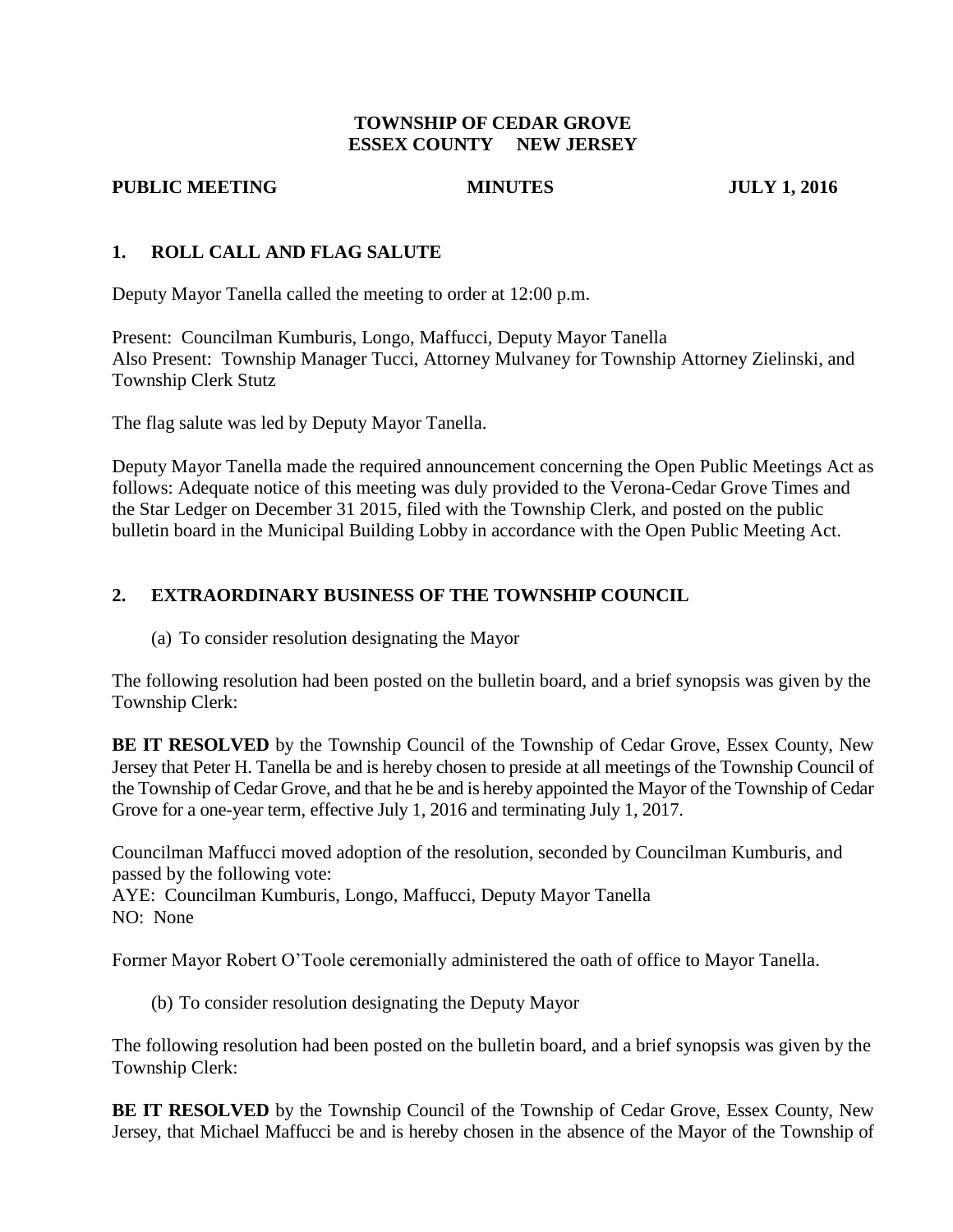Cedar Grove to preside in his place and stead at all meetings of the Township Council of the Township of Cedar Grove, and that he is hereby designated the Deputy Mayor of the Township of Cedar Grove for a one-year term effective July 1, 2016 and terminating July 1, 2017.

Councilman Kumburis moved adoption of the resolution, seconded by Councilman Longo, and passed by the following vote: AYE: Councilman Kumburis, Longo, Maffucci, Mayor Tanella

NO: None

Municipal Judge Nicholas Brindisi administered the oath of office to Deputy Mayor Maffucci.

### (c) Comments from Councilmembers

Mayor Tanella thanked his family, friends, township employees, volunteers, and residents for their support. Mayor Tanella specially thanked Township Manager Thomas Tucci for his constant leadership and guidance provided to the governing body. Mayor Tanella also extended his thanks to former Mayor Robert O'Toole, whom he described as the ultimate role model, and stated that he was proud to have served beside the former mayor. Mayor Tanella highlighted several recent controversial issues that came before the governing body and stated that he was proud of the way they were handled by the governing body. Mayor Tanella cited several capital improvements projects that have been completed. Mayor Tanella also commented that the governing body strives to be fiscally responsible to residents and noted that the Township has had the lowest property tax rate in Essex County for three years in a row. Mayor Tanella closed his comments stating that the integrity, transparency, and efficiency of the local government are of paramount importance.

Deputy Mayor Maffucci thanked fellow councilmembers for selecting him to serve as deputy mayor. Deputy Mayor Maffucci also thanked Judge Brindisi for administering his oath. Deputy Mayor Maffucci further thanked his family, and particularly his wife Gina for their support. Deputy Mayor Maffucci stated that he looks forward to serving the Township residents and is cognizant of the trust placed in him as Councilman.

Councilman Kumburis and Longo both extended congratulations to the Mayor Tanella and Deputy Mayor Maffucci.

## **3. CONSENT AGENDA**

(a) To consider resolution appointing Council Liaison member to the Recreation Advisory Board

The following resolution had been posted on the bulletin board, and a brief synopsis was given by the Township Clerk:

**BE IT RESOLVED** by the Township Council of the Township of Cedar Grove, Essex County, New Jersey, that Peter Tanella be hereby appointed to serve as the Council Liaison Member on the Recreation Advisory Board for a one-year term, effective immediately and terminating July 1, 2017.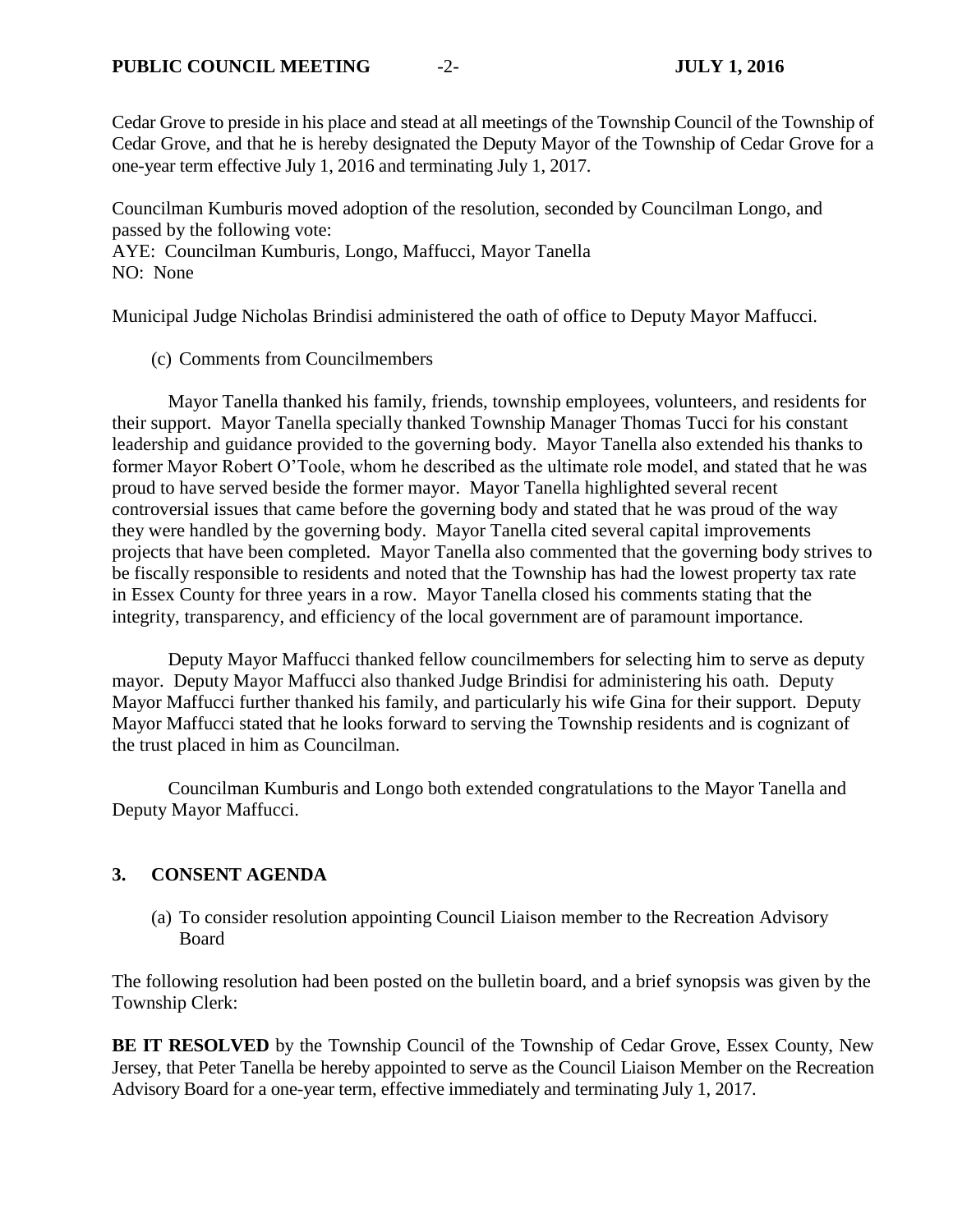Deputy Mayor Maffucci moved adoption of the resolution, seconded by Councilman Longo, and passed by the following vote:

AYE: Councilman Kumburis, Longo, Deputy Mayor Maffucci, Mayor Tanella NO: None

(b) To consider resolution re-appointing Council Liaison members to the Board of Education

The following resolution had been posted on the bulletin board, and a brief synopsis was given by the Township Clerk:

**BE IT RESOLVED** by the Township Council of the Township of Cedar Grove, Essex County, New Jersey, that Peter Tanella and Michael Maffucci are hereby re-appointed to serve as the Council Liaison Members to the Cedar Grove Board of Education, effective immediately and terminating July 1, 2017.

Councilman Longo moved adoption of the resolution, seconded by Councilman Kumburis, and passed by the following vote:

AYE: Councilman Kumburis, Longo, Deputy Mayor Maffucci, Mayor Tanella NO: None

(c) To consider resolution re- appointing Council Liaison member to the Advisory Health Council

The following resolution had been posted on the bulletin board, and a brief synopsis was given by the Township Clerk:

**BE IT RESOLVED** by the Township Council of the Township of Cedar Grove, Essex County, New Jersey, that Michael Maffucci is hereby re-appointed to serve as the Council Liaison Member to the Advisory Health Council, effective immediately and terminating July 1, 2017.

Councilman Kumburis moved adoption of the resolution, seconded by Councilman Longo, and passed by the following vote:

AYE: Councilman Kumburis, Longo, Deputy Mayor Maffucci, Mayor Tanella NO: None

(d) To consider resolution re-appointing Council Liaison member to the Cedar Grove Historical Society

The following resolution had been posted on the bulletin board, and a brief synopsis was given by the Township Clerk:

**BE IT RESOLVED**, by the Township Council of the Township of Cedar Grove, Essex County, New Jersey that Michael Maffucci be hereby re-appointed to serve as the Council Liaison Member on the Cedar Grove Historical Society, effective immediately and terminating July 1, 2017.

Councilman Kumburis moved adoption of the resolution, seconded by Councilman Longo, and passed by the following vote:

AYE: Councilman Kumburis, Longo, Deputy Mayor Maffucci, Mayor Tanella NO: None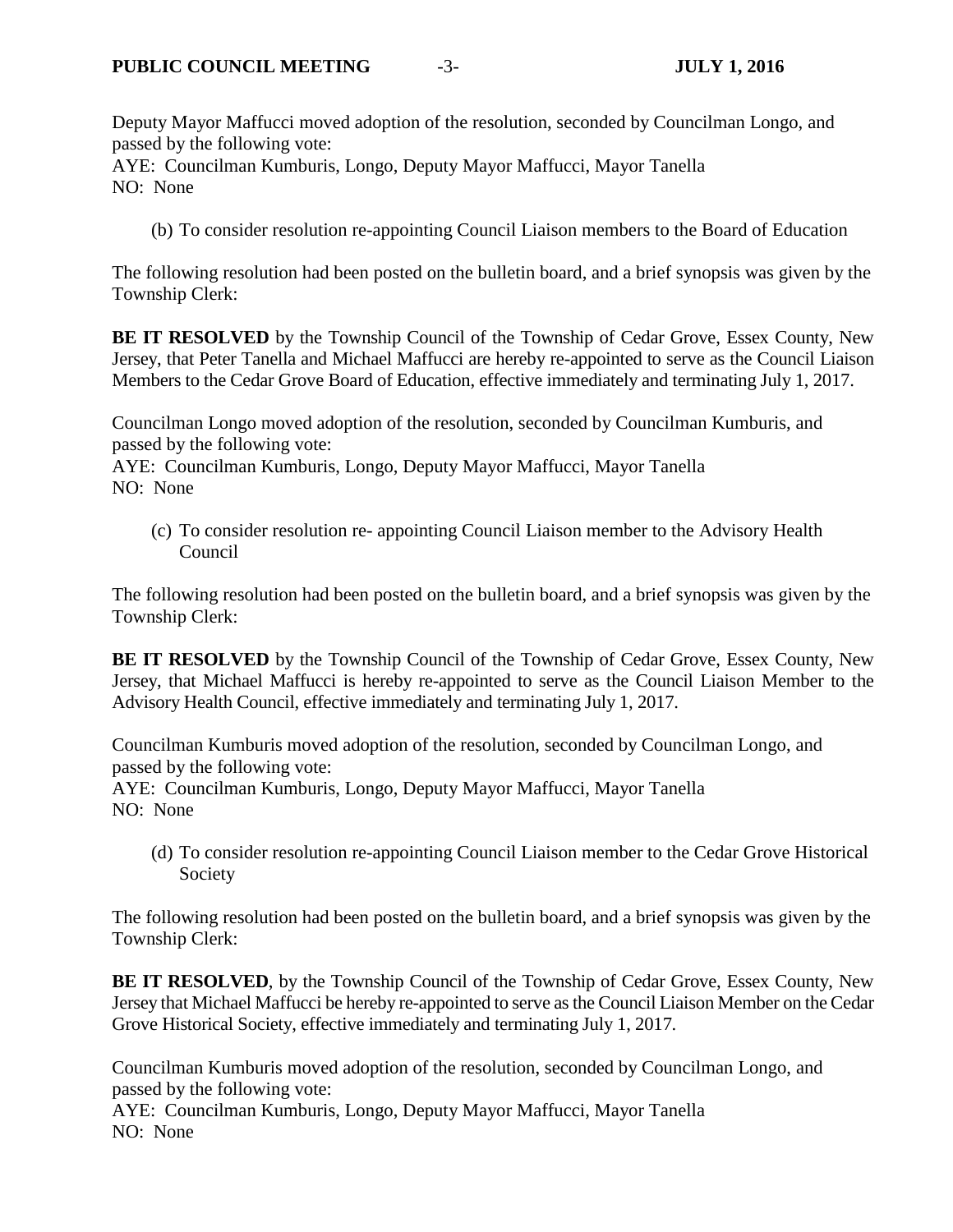(e) To consider resolution re-appointing Council Liaison member to the Alliance for Substance Abuse Prevention Committee

The following resolution had been posted on the bulletin board, and a brief synopsis was given by the Township Clerk:

**BE IT RESOLVED** by the Township Council of the Township of Cedar Grove, Essex County, New Jersey, that Harry J. Kumburis be hereby re-appointed to serve as the Council Member on the Alliance for Substance Abuse Prevention Committee for a one-year term, effective immediately and terminating July 1, 2017.

Councilman Longo moved adoption of the resolution, seconded by Deputy Mayor Maffucci, and passed by the following vote:

AYE: Councilman Kumburis, Longo, Deputy Mayor Maffucci, Mayor Tanella NO: None

(f) To consider resolution re-appointing Council Liaison member to the Senior Citizen Club

The following resolution had been posted on the bulletin board, and a brief synopsis was given by the Township Clerk:

**BE IT RESOLVED** by the Township Council of the Township of Cedar Grove, Essex County, New Jersey, that Harry J. Kumburis be hereby re- appointed to serve as the Council Liaison member to the Senior Citizens Club for a one-year term effective immediately and terminating July 1, 2017.

Deputy Mayor Maffucci moved adoption of the resolution, seconded by Councilman Kumburis, and passed by the following vote:

AYE: Councilman Kumburis, Longo, Deputy Mayor Maffucci, Mayor Tanella NO: None

(g) To consider resolution re-appointing Class III member to the Planning Board

The following resolution had been posted on the bulletin board, and a brief synopsis was given by the Township Clerk:

**BE IT RESOLVED** by the Township Council of the Township of Cedar Grove, Essex County, New Jersey that E. Romeo Longo is hereby re-appointed as the Council Class III Member to the Planning Board of Cedar Grove effective immediately and terminating July 1, 2017.

Councilman Kumburis moved adoption of the resolution, seconded by Deputy Mayor Maffucci, and passed by the following vote:

AYE: Councilman Kumburis, Longo, Deputy Mayor Maffucci, Mayor Tanella NO: None

(h) To consider resolution re-appointing Council Liaison member to Library Board of Trustees

The following resolution had been posted on the bulletin board, and a brief synopsis was given by the Township Clerk: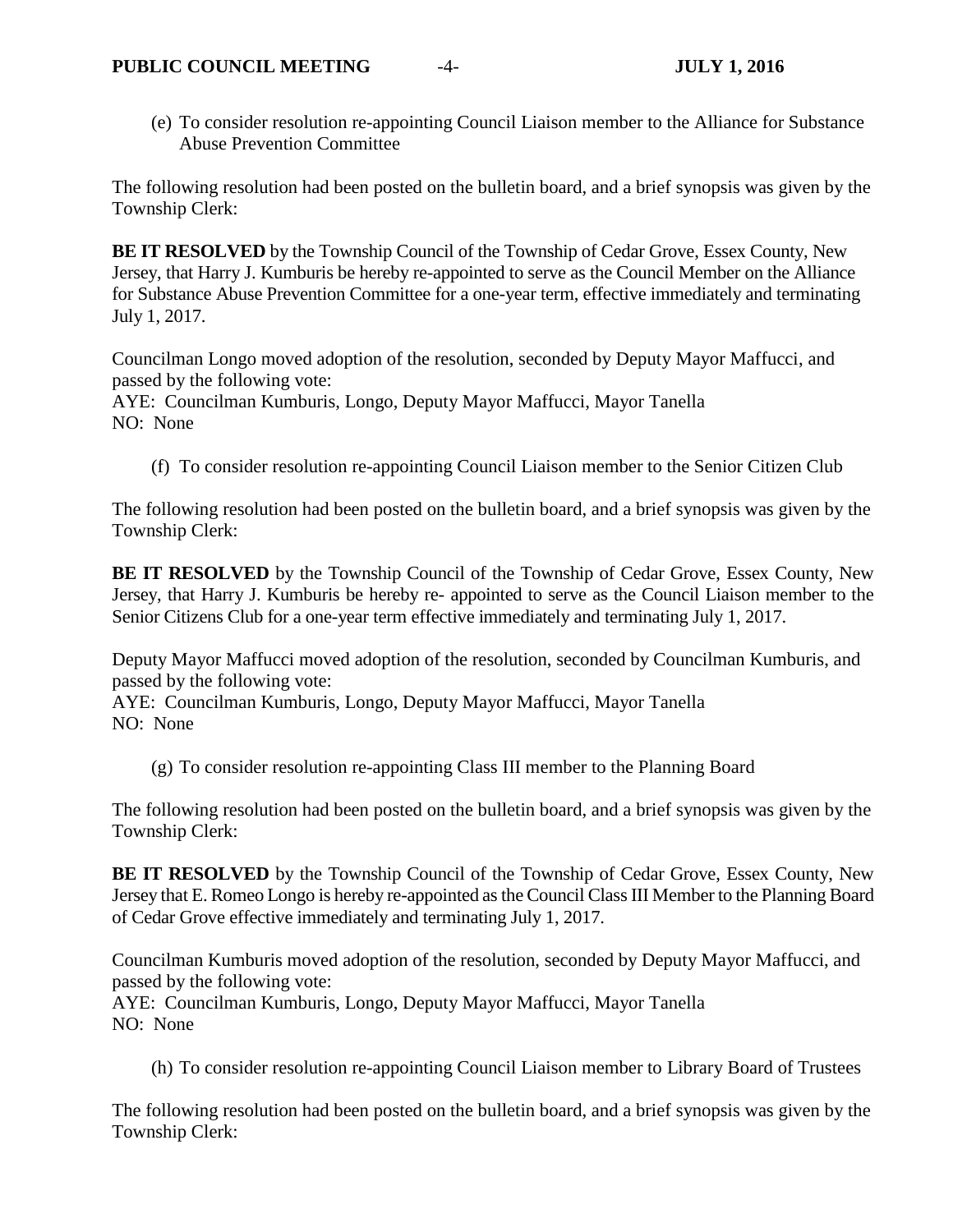**BE IT RESOLVED** by the Township Council of the Township of Cedar Grove, Essex County, New Jersey, that E. Romeo Longo be hereby re-appointed to serve as the Council Liaison member to the Library Board of Trustees for a one-year term effective immediately and terminating July 1, 2017.

Councilman Kumburis moved adoption of the resolution, seconded by Deputy Mayor Maffucci, and passed by the following vote:

AYE: Councilman Kumburis, Longo, Deputy Mayor Maffucci, Mayor Tanella NO: None

(i) To consider resolution appointing Council Liaison member to the Cedar Ridge Senior **Citizens** 

The following resolution had been posted on the bulletin board, and a brief synopsis was given by the Township Clerk:

**BE IT RESOLVED** by the Township Council of the Township of Cedar Grove, Essex County, New Jersey, that E. Romeo Longo be hereby re-appointed to serve as the Council Liaison member to Cedar Ridge Senior Citizens for a one-year term effective immediately and terminating July 1, 2017.

Deputy Mayor Maffucci moved adoption of the resolution, seconded by Councilman Kumburis, and passed by the following vote:

AYE: Councilman Kumburis, Longo, Deputy Mayor Maffucci, Mayor Tanella NO: None

(j) To consider resolution concerning re-appointment/appointment of members to Zoning Board of Adjustment

The following resolution had been posted on the bulletin board, and a brief synopsis was given by the Township Clerk:

**BE IT RESOLVED** by the Township Council of the Township of Cedar Grove that Cheryl Brown and Robbie Vargo are hereby re-appointed to serve as members of the Zoning Board of Adjustment for fouryear terms effective immediately and terminating July 1, 2020.

**BE IT FURTHER RESOLVED** that Jason Nardiello is hereby appointed to fill a vacancy on the Zoning Board of Adjustment for an unexpired term effective immediately and terminating July 1, 2017.

Deputy Mayor Maffucci moved adoption of the resolution, seconded by Councilman Kumburis, and passed by the following vote: AYE: Councilman Kumburis, Longo, Deputy Mayor Maffucci NO: None ABSTAIN: Mayor Tanella

(k) To consider resolution re-appointing members to Emergency Management Council

The following resolution had been posted on the bulletin board, and a brief synopsis was given by the Township Clerk: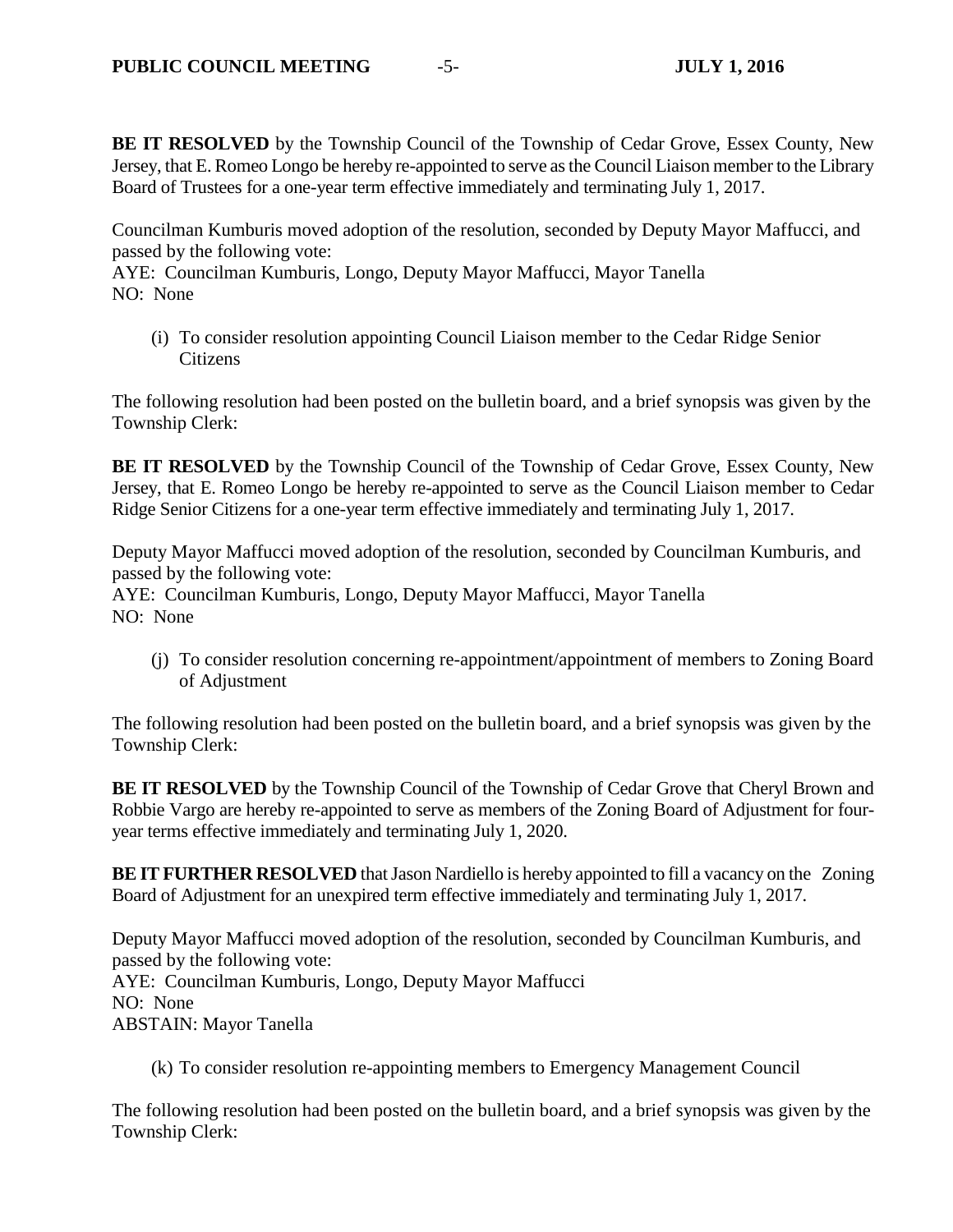**BE IT RESOLVED** by the Township Council of the Township of Cedar Grove, Essex County, New Jersey, that it does hereby appoint/re-appoint the following individuals to Cedar Grove's Emergency Management Council effective immediately through July 1, 2017:

| Mayor                        |
|------------------------------|
| <b>Township Manager</b>      |
| <b>Construction Official</b> |
| <b>Health Official</b>       |
| Police Chief                 |
| Fire Chief                   |
| Ambulance & Rescue Squad     |
| Supt. of Public Works        |
| <b>Municipal Engineer</b>    |
|                              |

**BE IT FURTHER RESOLVED** that Jeff McElroy is hereby re-appointed as Emergency Management Co-ordinator for a three-year term effective immediately and expiring July 1, 2019.

Councilman Kumburis moved adoption of the resolution, seconded by Councilman Longo, and passed by the following vote:

AYE: Councilman Kumburis, Longo, Deputy Mayor Maffucci, Mayor Tanella NO: None

(l) To consider resolution concerning re-appointment of Regional Flood Control Board member

The following resolution had been posted on the bulletin board, and a brief synopsis was given by the Township Clerk:

**BE IT RESOLVED** by the Township Council of the Township of Cedar Grove, Essex County, New Jersey, that E. Romeo Longo is hereby re-appointed to serve as a Cedar Grove representative to the Woodland Park – Cedar Grove – Little Falls Passaic Valley Flood Control Board for a three-year term effective immediately and terminating July 1, 2019.

Deputy Mayor Maffucci moved adoption of the resolution, seconded by Councilman Kumburis, and passed by the following vote:

AYE: Councilman Kumburis, Longo, Deputy Mayor Maffucci, Mayor Tanella NO: None

# **4. MEETING OPEN TO RESIDENTS OF THE TOWNSHIP WISHING TO BE HEARD ON ANY ITEM ON OR OFF THE AGENDA CONCERNING TOWNSHIP BUSINESS**

Mayor Tanella opened this portion of the meeting to anyone wishing to be heard. There being no one present wishing to be heard, Mayor Tanella closed this portion of the meeting.